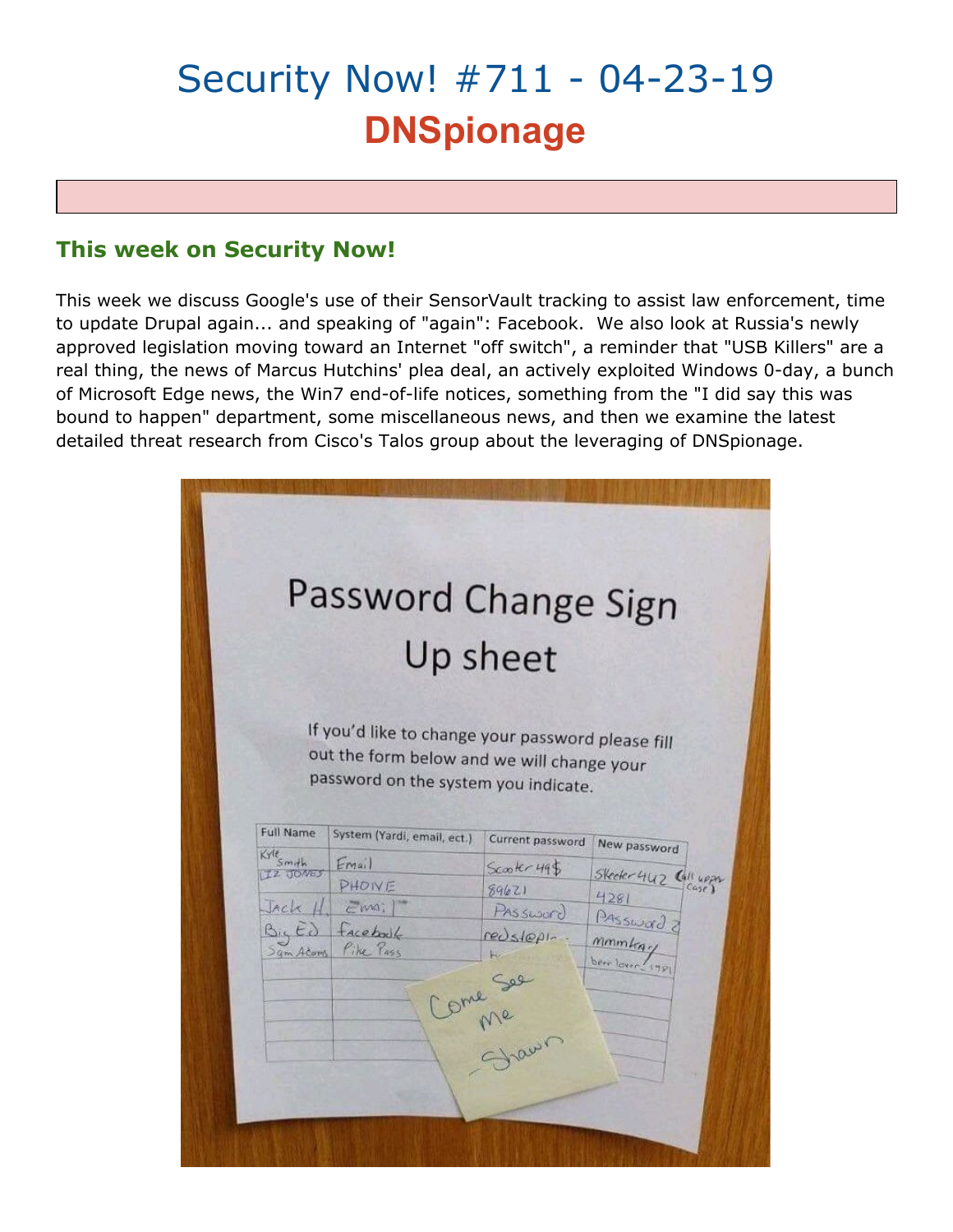# **Security News**

#### **Google uses its "SensorVault" to help catch the bad guys**

So we know that Google tracks us everywhere, even when we have Google's Location History feature disabled. Last August we talked about the fact that many of Google's apps, when running on either Android or iOS, continually monitor their users' location. Apps such as Maps or the weather update service on Android continuously continuously precise latitude and longitude. Back then we talked about how the movements of a Princeton professor were continuously tracked even while "Location History" was disabled. In response to the Associated Press investigation, Googled responded: "There are a number of different ways that Google may use location to improve people's experience, including Location History, Web, and App Activity, and through device-level Location Services. We provide clear descriptions of these tools, and robust controls so people can turn them on or off, and delete their histories at any time." And we'll recall that it's actually quite involved to do so. Google explains that it uses location tracking features to improve its users' experience, like "personalized maps, recommendations based on places you've visited, help finding your phone, real-time traffic updates about your commute, and more useful ads."

An interesting feature of this which has recently been receiving more attention recently is that Google may also share its users' location data with federal authorities who are conducting criminal investigations when asked to do so with a warrant. The system works the way we would have designed it if asked:

Law enforcement first needs obtain a "geofence" warrant.

The authorities then reach out to Google, armed with that warrant, for the purpose of learning about smartphones that were in the area of a crime at the time of the crime.

After receiving the warrant, Google queries their massive "SensorVault" database to gather 1st pass "all possible phones" location information and forwards that to investigators. For this 1st pass, each device is identified by an anonymous ID code, not the identity of the device.

Investigators review the data, look for patterns of the devices near the crime scene, and then request additional location data about specific devices that appear to be relevant. This allows them to see the particular device movement beyond the original area defined in the warrant.

As investigators narrow down their search to a few devices, which they have strong reason to believe may be useful for providing information crucial to the case as either suspects or witnesses, Google then reveals the real name, email address and other data associated with the devices.

The system is not perfect. It has resulted in false arrests. But so do human witnesses. And overall this is being used more and more often by law enforcement in the resolution of crimes.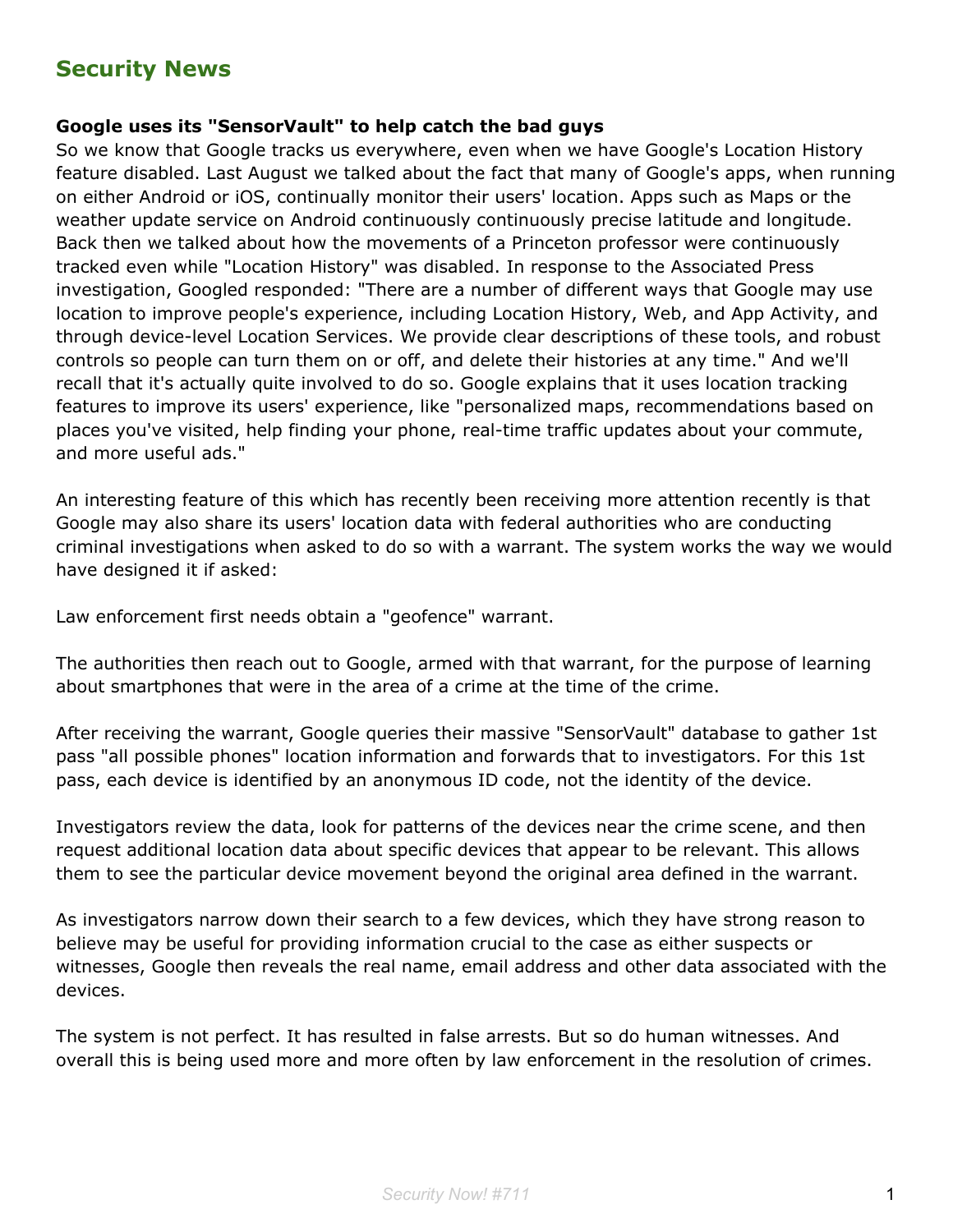## **Time to update Drupal to close a pair of Moderately Critical vulnerabilities.**

<https://www.drupal.org/security>

To get some sense of perspective, let's look back over just the past 12 months...

*2018-April-18 / Drupal core - MODERATELY CRITICAL - Cross Site Scripting* CKEditor, a third-party JavaScript library included in Drupal core, has fixed a cross-site scripting (XSS) vulnerability. The vulnerability stemmed from the fact that it was possible to execute XSS inside CKEditor when using the image2 plugin (which Drupal 8 core also uses).

## *2018-April-25 / Drupal core - HIGHLY CRITICAL - Remote Code Execution*

A remote code execution vulnerability exists within multiple subsystems of Drupal 7.x and 8.x. This potentially allows attackers to exploit multiple attack vectors on a Drupal site, which could result in the site being compromised. This vulnerability is related to Drupal core - Highly critical - Remote Code Execution - SA-CORE-2018-002. Both SA-CORE-2018-002 and this vulnerability are being exploited in the wild.

*2018-Aug-1 / Drupal Core - 3rd-party libraries -SA-CORE-2018-005*

*2018-October-17 / Drupal Core - Multiple Vulnerabilities - SA-CORE-2018-006*

*2019-January-16 / Drupal core - CRITICAL - Third Party Libraries - SA-CORE-2019-001* Drupal core uses the third-party PEAR Archive\_Tar library. This library has released a security update which impacts some Drupal configurations. Refer to CVE-2018-1000888 for details.

*2019-January-16 / Drupal core - CRITICAL - Arbitrary PHP code execution - SA-CORE-2019-002* A remote code execution vulnerability exists in PHP's built-in phar stream wrapper when performing file operations on an untrusted phar:// URI. Some Drupal code (core, contrib, and custom) may be performing file operations on insufficiently validated user input, thereby being exposed to this vulnerability. This vulnerability is mitigated by the fact that such code paths typically require access to an administrative permission or an atypical configuration.

*2019-February-20 / Drupal core - HIGHLY CRITICAL - Remote Code Execution* Some field types do not properly sanitize data from non-form sources. This can lead to arbitrary PHP code execution in some cases.

*2019-March-20 / Drupal core - MODERATELY CRITICAL - Cross Site Scripting* Under certain circumstances the File module/subsystem allows a malicious user to upload a file that can trigger a cross-site scripting (XSS) vulnerability.

*2019-April-17 / Drupal core - MODERATELY CRITICAL - Cross Site Scripting* The jQuery project released version 3.4.0, and as part of that, disclosed a security vulnerability that affects all prior versions. As described in their release notes:

jQuery 3.4.0 includes a fix for some unintended behavior when using jQuery.extend(true,  $\{\}$ , ...). If an unsanitized source object contained an enumerable \_\_proto\_\_ property, it could extend the native Object.prototype. This fix is included in jQuery 3.4.0, but patch diffs exist to patch previous jQuery versions.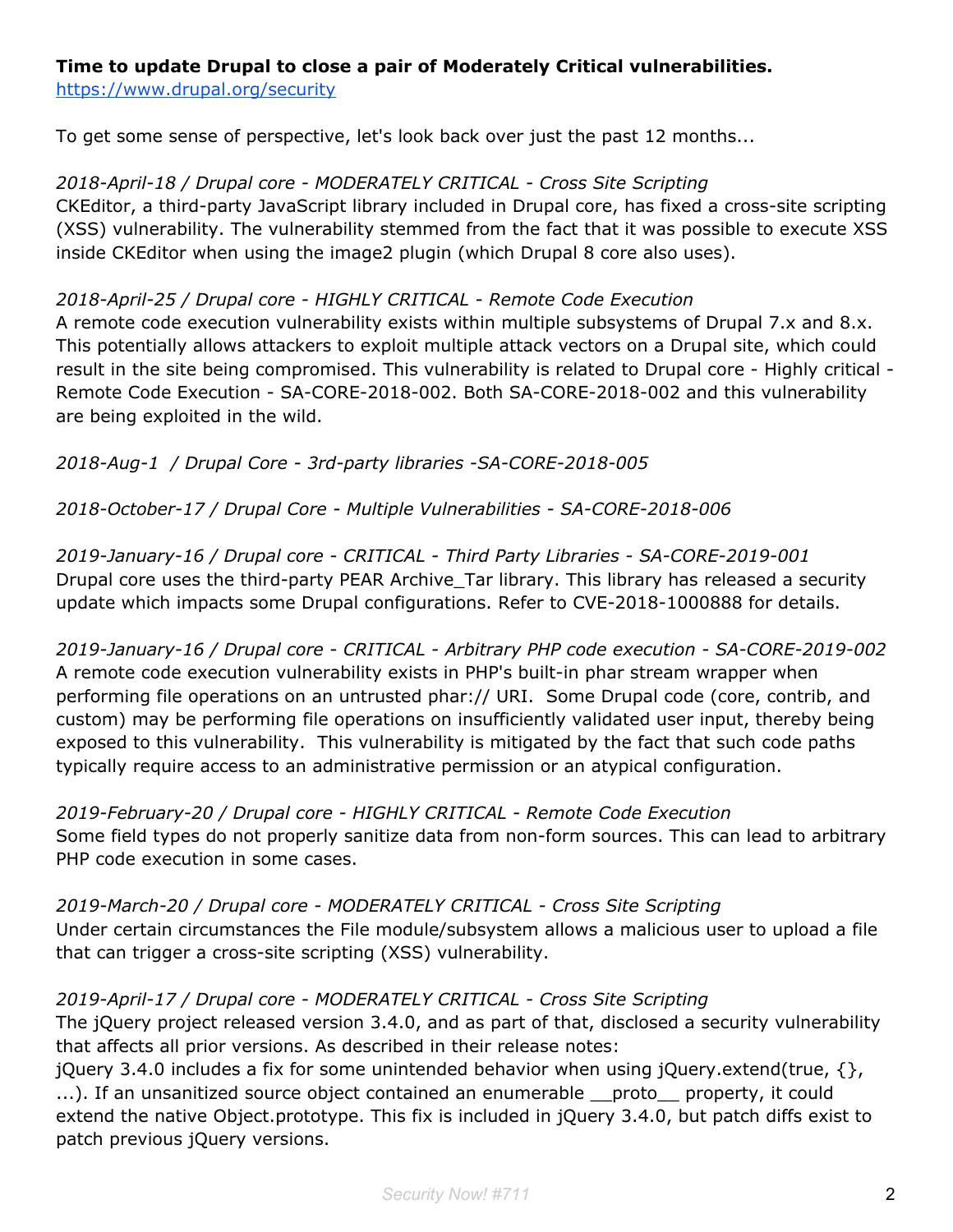*2019-April-17 / Drupal core - MODERATELY CRITICAL - Multiple Vulnerabilities* Validation messages were not escaped when using the form theme of the PHP templating engine which, when validation messages may contain user input, could result in an XSS.

So that's 10 significant vulnerabilities in 12 months. We can no longer count this as extreme by today's measures. After all, Microsoft just patched 72 vulnerabilities in one month and two 0-days in each of the past three months. But those vulnerabilities do cover quite a lot of code real estate for Microsoft.

What seems abundantly clear is that creating secure means for keeping code up to date is crucial for any widely deployed software system.

### **Facebook, again...**

Two weeks ago I shared the astonishing (and really almost unbelievable) news that Facebook had been popping up interstitial notices requiring users to turn over their eMail account PASSWORDS as a means of verifying them.

Rather than eMailing a nonce in a link to their eMail account and asking the user to please click on it, FaceBook was actually asking for their password. The ONLY THING Facebook could do with such a password is to use it to authenticate to and sign into their account.

So, at this point, you would have to imagine that it could not possibly get any worse, right? Wrong!

It turns out that FaceBook WAS in fact logging onto those eMail accounts... And not only that, they were then downloading and storing all of the user's contact information without their permission.

[https://www.businessinsider.in/Facebook-says-it-unintentionally-uploaded-1-5-million-peoples-e](https://www.businessinsider.in/Facebook-says-it-unintentionally-uploaded-1-5-million-peoples-email-contacts-without-their-consent/articleshow/68930320.cms) [mail-contacts-without-their-consent/articleshow/68930320.cms](https://www.businessinsider.in/Facebook-says-it-unintentionally-uploaded-1-5-million-peoples-email-contacts-without-their-consent/articleshow/68930320.cms)

For Business Insider, last Thursday, under the headline "Facebook says it 'unintentionally uploaded' 1.5 million people's email contacts without their consent" in exclusive reporting, Rob Price wrote: Since May 2016, the social-networking company has collected the contact lists of 1.5 million users new to the social network. The Silicon Valley company said the contact data was "unintentionally uploaded to Facebook," and it is now deleting them.

The revelation comes after pseudononymous security researcher e-sushi noticed that Facebook was asking some users to enter their email passwords when they signed up for new accounts to verify their identities, a move widely condemned by security experts. Business Insider then discovered that if you entered your email password, a message popped up saying it was "importing" your contacts without asking for permission first.

At the time, it wasn't clear what was happening — but Wednesday, Facebook disclosed to Business Insider that 1.5 million people's contacts were collected this way and fed into Facebook's systems, where they were used to improve Facebook's ad targeting, build Facebook's web of social connections, and recommend friends to add.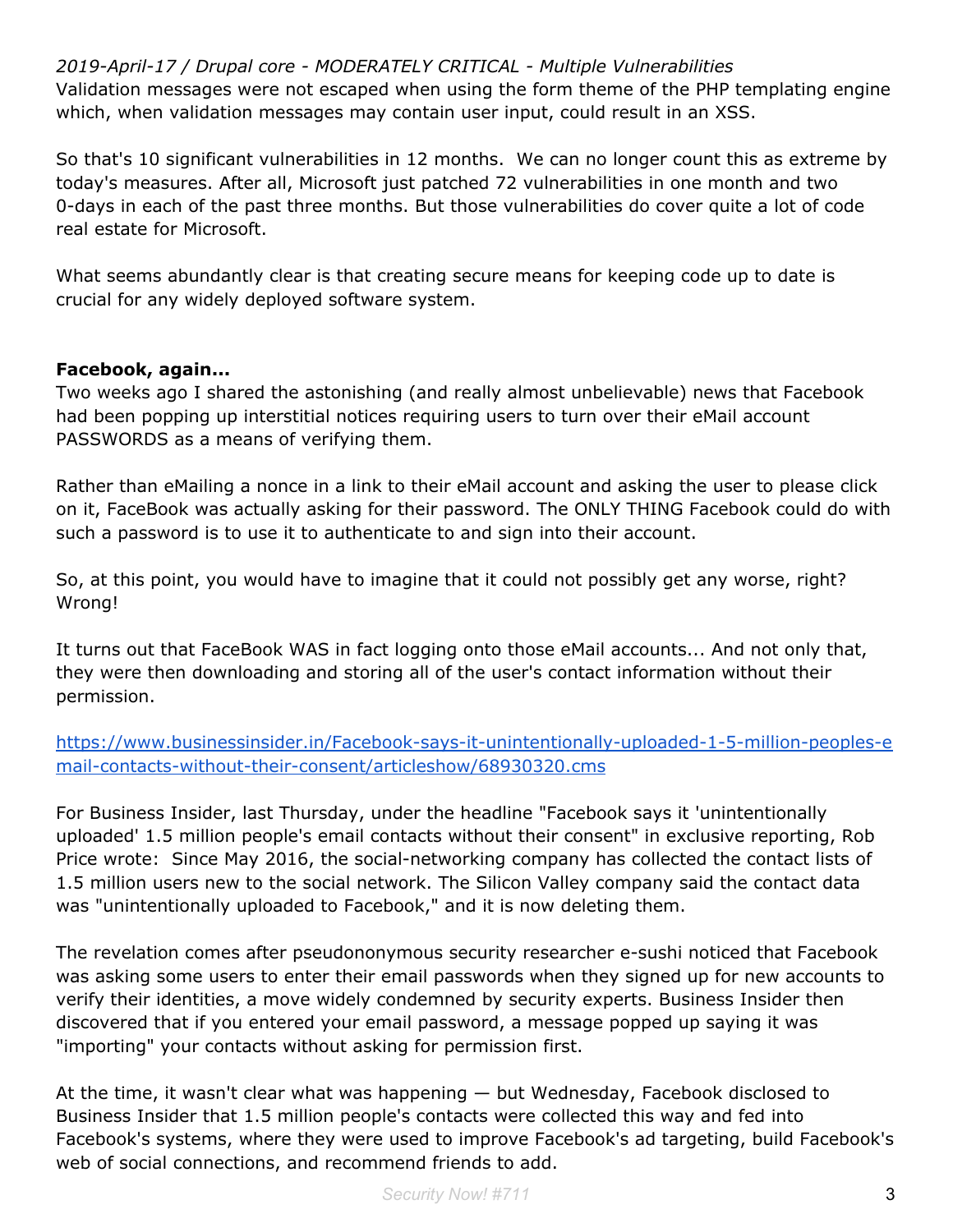| <b>Importing contacts</b> |                                           |
|---------------------------|-------------------------------------------|
| Ě<br>Authenticated        |                                           |
| <b>Free Fred)</b>         | weathernforcem Dedromake fore             |
| <b>Consult week know</b>  | <b>STATISTICS</b>                         |
|                           | and the control of the company control of |

A Facebook spokesperson said before May 2016, it offered an option to verify a user's account using their email password and [then] voluntarily upload their contacts at the same time. However, they said, the company changed the feature, and the text informing users that their contacts would be uploaded was deleted — but the underlying functionality was not.

Facebook didn't access the content of users' emails, the spokesperson added. But users' contacts can still be highly sensitive data — revealing who people are communicating with and connect to.

While 1.5 million people's contact books were directly harvested by Facebook, the total number of people whose contact information was improperly obtained by Facebook may well be in the dozens or even hundreds of millions, as people sometimes have hundreds of contacts stored on their email accounts. The spokesperson could not provide a figure for the total number of contacts obtained this way.

Note also that the contact downloads are essentially the raw material for the referential database. Once that raw material has been downloaded and "absorbed" by facebook, it CAN be freely deleted without any loss. So Facebook is not saying that they are deleting all of the FRUITS of that ill gotten information, only the raw information itself.

A Facebook spokesperson said in a statement: "Last month we stopped offering email password verification as an option for people verifying their account when signing up for Facebook for the first time. When we looked into the steps people were going through to verify their accounts we found that in some cases people's email contacts were also unintentionally uploaded to Facebook when they created their account."

Facebook has said it didn't store the passwords. Okay. Not that it matters after they've sucked all of the accounts contact info. But in yet another Facebook privacy blunder which came to light last month, the company confirmed that it improperly stored hundreds of millions of user passwords in plain text rather than as hashes. At the time Facebook said that this plaintext password storage error affected hundreds of millions of Facebook Lite users, tens of millions of other Facebook users, and tens of thousands of Instagram users.

That Facebook disclosure was just updated last Thursday to say the number of affected Instagram accounts was much higher. Thursday's update said: "Since this post was published, we discovered additional logs of Instagram passwords being stored in a readable format. We now estimate that this issue impacted millions of Instagram users. We will be notifying these users as we did the others. Our investigation has determined that these stored passwords were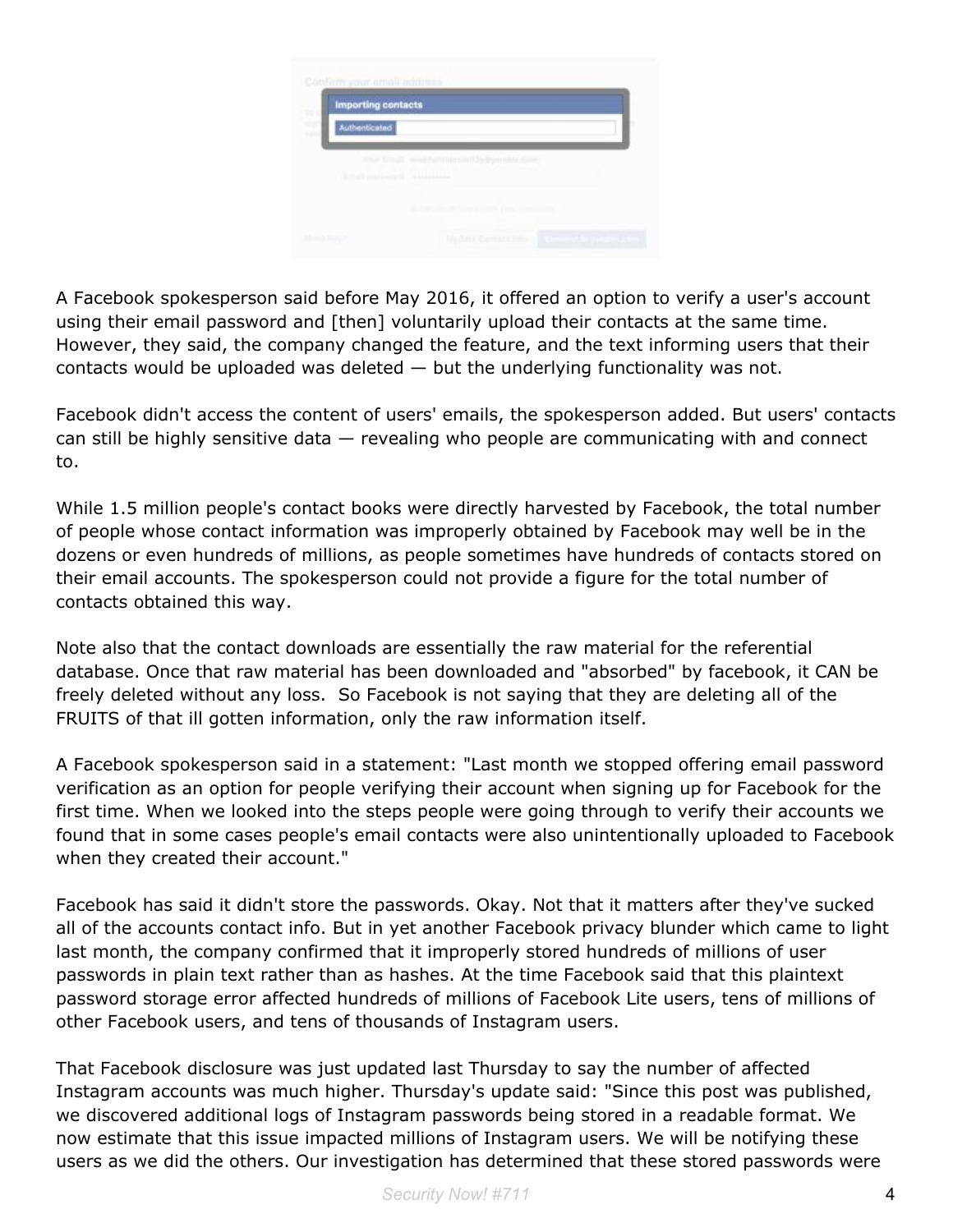not internally abused or improperly accessed." (How could they POSSIBLY make such an assertion after having <quote> "discovered additional logs of Instagram passwords being stored in a readable format"?? It's very CLEARLY a TOTAL and UTTER unorganized disaster over there.

And, last month, Mark Zuckerberg said he planned to rebrand the site he founded as a privacy service.

Yeah... Good luck with that. Perhaps set up an entirely new facility and rewrite the ENTIRE thing from scratch as a true privacy-centric service. What exists now is clearly beyond salvation.

## **Russia moves closer to adopting "Internet Master Cutoff Switch" legislation**

Russia's lower chamber of parliament has backed a bill which privacy advocates fear could lead to the creation of a censorship system similar to China's Great Firewall. (Yeah, no kidding.)

The Associated Press reported last Tuesday that the State Duma, which is the lower house of the Federal Assembly of Russia, has advocated for the bill overwhelmingly.

The new regulations, if also accepted by the upper chamber -- which belongs to the Federal Assembly -- and signed into law by President Vladimir Putin, would require Internet Service Providers (ISPs) to route Russian Internet traffic locally through the country.

This would give Russian authorities the opportunity to use equipment and software to establish man-in-the-middle communication eavesdropping, as well as to block and censor global content that Russia does not want its citizens to be able to access.

Although the Russian government has said that it will bear the cost and will reimburse ISPs, the country's ISPs would be required to provide equipment to exchange points approved by Russia's telecoms watchdog, Roskomnazor. And a localized Domain Name System (DNS) would be prepared to support the localization of content. Ruskynet.

Advocates of the bill claim this would be a protective measure only to protect the Internet in the country should a hostile entity cut off access -- as well as a means to insulate Russian traffic from potential cyberattacks by foreign entities by removing traffic rerouting outside of local systems.

However, others believe that a top-level control mechanism of this power would give Russian lawmakers the overarching authority to control the web in the country, as well as monitor its citizens' online habits.

And... Last time we talked about this our listeners reminded us that the full unfiltered Internet is in orbit above us all the time. So no one is strictly limited to what land lines or short-range WiFi can carry.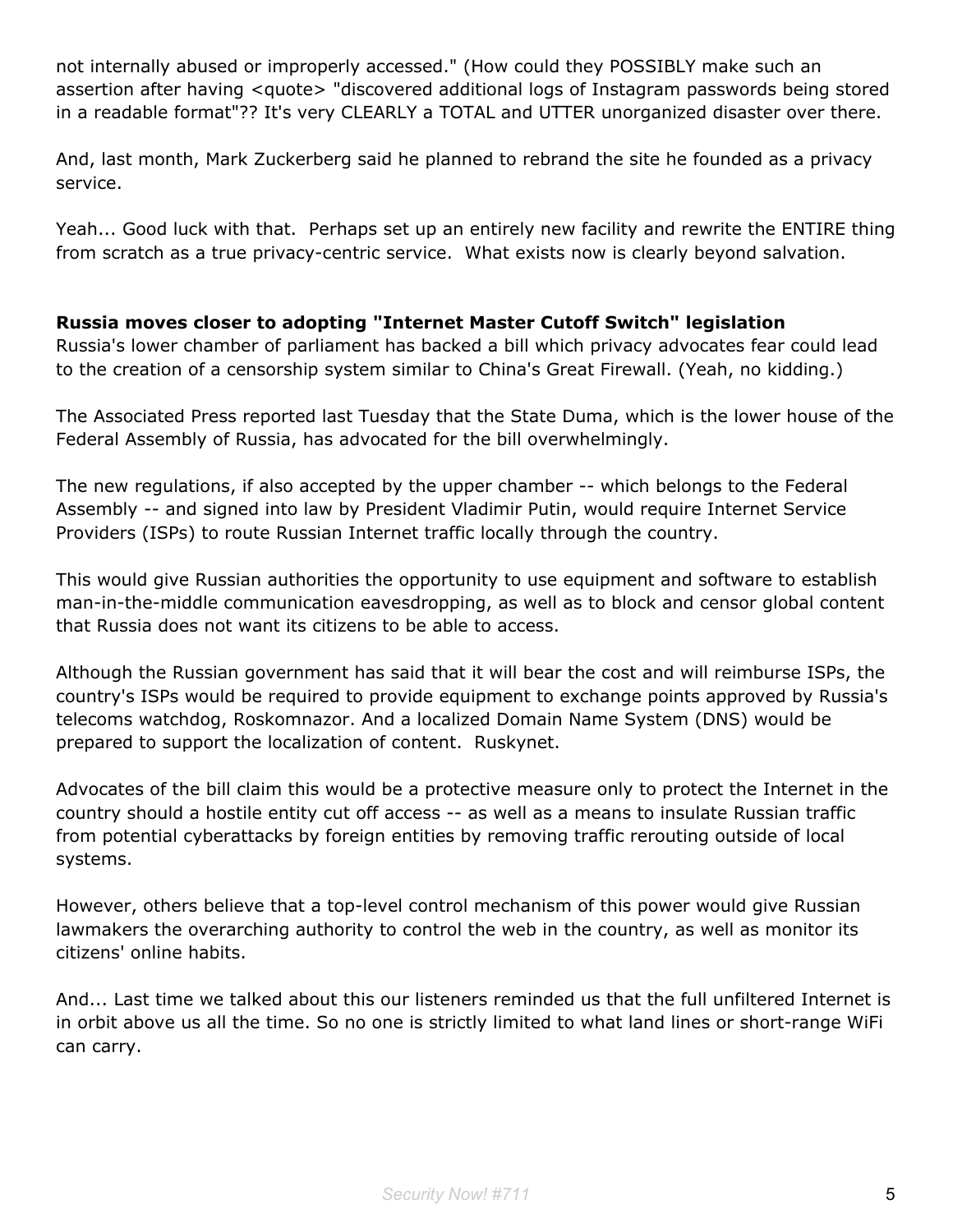Just a reminder that the "USBKiller" is a real thing…



ZDNet carried the story of a 27 year old Indian national who graduated two years ago with an MBA from the College of St. Rose in New York. He has just changed his plea from "not guilty" to "guilty" ... And it occurred to me that the plea change might have something to do with the videos he made of himself killing the college's computers, which the prosecutors got their hand on.

The incident took place on February 14, according to court documents obtained by ZDNet. He recorded filmed himself while destroying some of the computers.

"I'm going to kill this guy," "it's dead," and "it's gone. Boom," he said on recordings obtained by the prosecution.

The suspect destroyed 59 computers, but also seven computer monitors and computer-enhanced podiums that had open USB slots.

ZDNet writes: He did it using USB Killer, a weaponized thumb drive that he purchased from a well-known online store that sells these types of devices. (Amazon and eBay both have them.)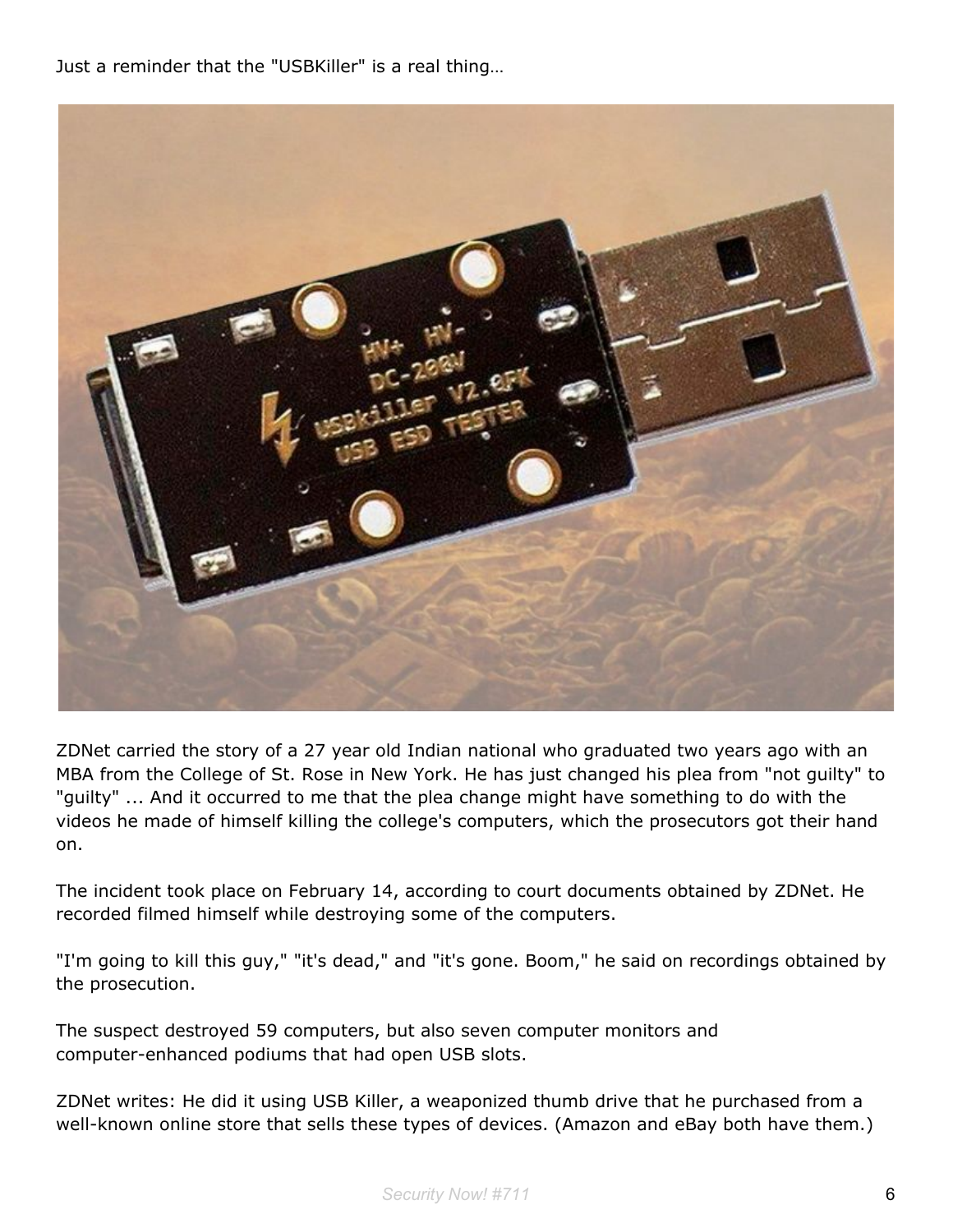As we know, USB Killers work by charging high voltage capacitors on a thumb drive from the 5v USB power. Once the capacitors have fully charged, a high-voltage transistor is turned on to instantly dump their high voltage burst into the PC's typically unprotected circuitry. On motherboards without adequate transient protection, and those whose main chipsets directly handle the system USB ports, this can reach into and terminally kill the entire computer.

In total, equipment damages amounted to \$51,109, along with \$7,362 in employee time for investigating and replacing destroyed hardware, which the suspect has agreed to pay as part of the plea deal, according to court documents.

Akuthota was arrested on February 22 and will be sentenced later this year, on August 12. He faces up to ten years in prison, a fine of up to \$250,000, and a term of post-imprisonment supervised release of up to 3 years.

What can someone do??

**Marcus Hutchins aka "malware tech" posted the following public statement to his blog Friday:** <https://www.malwaretech.com/public-statement>

### Legal Case Update

As you may be aware, I've pleaded guilty to two charges related to writing malware in the years prior to my career in security. I regret these actions and accept full responsibility for my mistakes. Having grown up, I've since been using the same skills that I misused several years ago for constructive purposes. I will continue to devote my time to keeping people safe from malware attacks.

On his Twitter page, Marcus said: "*To be clear: this statement wasn't required by the plea deal, it was my decision to post it.*" — MalwareTech (@MalwareTechBlog) April 21, 2019

We've spoken of Marcus a few times in the past. He's a good guy who does have a prior life of black hat hacking. But he's been wearing a white hat for many years and he had hoped to put the mistakes of his past behind him. As we reported at the time, he was nabbed by Las Vegas police at the Mccarren airport in Las Vegas while preparing to head back to his home in the UK.

And Marcus Hutchins was hailed for squashing the WannaCry ransomware outbreak in May 2017. We'll recall that after examining the code he noted that it was performing a DNS query for the IP address of a non-registered domain. So he registered the domain... and to the world's surprise and great relief the WannaCry ransomware worm stopped its Internet-spanning propagation. At that instant the WannaCry ransomware was just starting to go exponential. It had infected more than 200,000 systems in 150 countries and caused billions of dollars in damages.

However, before he was doing good, he was involved with creating the Kronos banking malware. So, now 24 years old, Marcus has filed a plea agreement admitting guilt to two of 10 counts in the Eastern District of Wisconsin on Friday – one charge for distributing Kronos and the other charge for conspiracy.

Unfortunately, it appears that the US has decided to make an example out of Marcus. According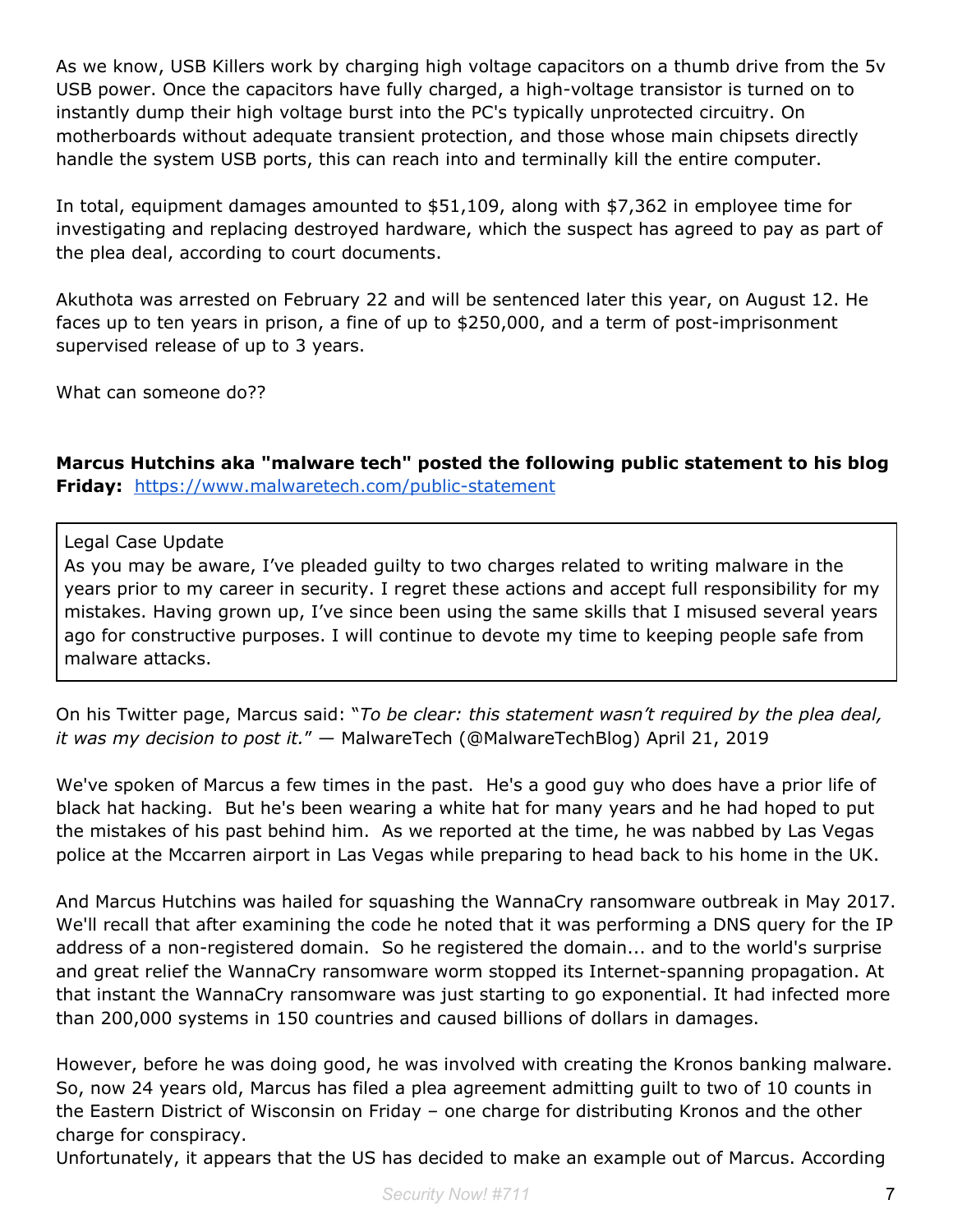to court documents he now faces up to 10 years in prison and \$500,000 in fines.

#### **One of the Window's 0-days patched two weeks ago...**

... is under heavy use in the wild to facilitate full system takeover.

We're learning more about one of the two 0-day flaws Microsoft patched two weeks ago... Since it's now in active use in advanced APT campaigns. As we noted last week, it was discovered by researchers at Kaspersky Lab on Saint Patrick's Day earlier this year when it was used against one of the customers under Kaspersky's protection. It's a use-after-free bug in the Windows kernel win32k.sys module. The flaw allows a local privilege escalation (LPE) and it's being used in advanced persistent threat (APT) campaigns targeting 64-bit versions of Windows (from Windows 7 through older builds of Windows 10).

The attackers are using the bug to establish persistent backdoors in targeted machines, gaining the ability to run arbitrary code in kernel mode. An attacker can then install programs; view, change or delete data and create new accounts with full user rights.

What's most likely in this instance is not that the fix was reverse engineered as is often done to discover previously unknown bugs once they've been fixed... But rather that those who were previously deploying this potent flaw in limited and highly targeted attacks now know that it's useful lifetime is extremely limited since it's been patched. So prior restraint is discarded and they are racing to exploit it into the rapidly dwindling base of still-vulnerable machines.

### **Edge: Warns when it's being run with Admin privilege.**

[https://www.bleepingcomputer.com/news/security/new-microsoft-edge-to-warn-users-when-in](https://www.bleepingcomputer.com/news/security/new-microsoft-edge-to-warn-users-when-in-administrator-mode/)[administrator-mode/](https://www.bleepingcomputer.com/news/security/new-microsoft-edge-to-warn-users-when-in-administrator-mode/)

I want to note that I'm very impressed by Bleeping Computer. In his coverage of this, Bleeping Computer's founder, Lawrence Abrams, walks the user through a chain of events that could caused Edge to inadvertently be run with Admin privileges.

The reason this that's not good is that when one process is spawned from another, that spawned process inherits the account, rights and privileges of its owner.

Lawrence takes through a scenario where to edit the hosts file it's necessary to run Notepad as an Admin. Then, while editing the Hosts file you encounter a suspicious entry. Highlighting it and right-clicking you select "Search with Bing" and Edge is launched with Admin rights. If you then, out of curiosity, decide to go to the suspicious domain with your browser, it will be carrying admin rights... Giving malware greater opportunities to exploit your machine. And since the rights persist, you might later download and run something from the browser... And it, too, would have Admin privilege.

So, while at first glance Microsoft's "Administrator Mode Detected" pop-up might seem odd, it's clear that it can be useful.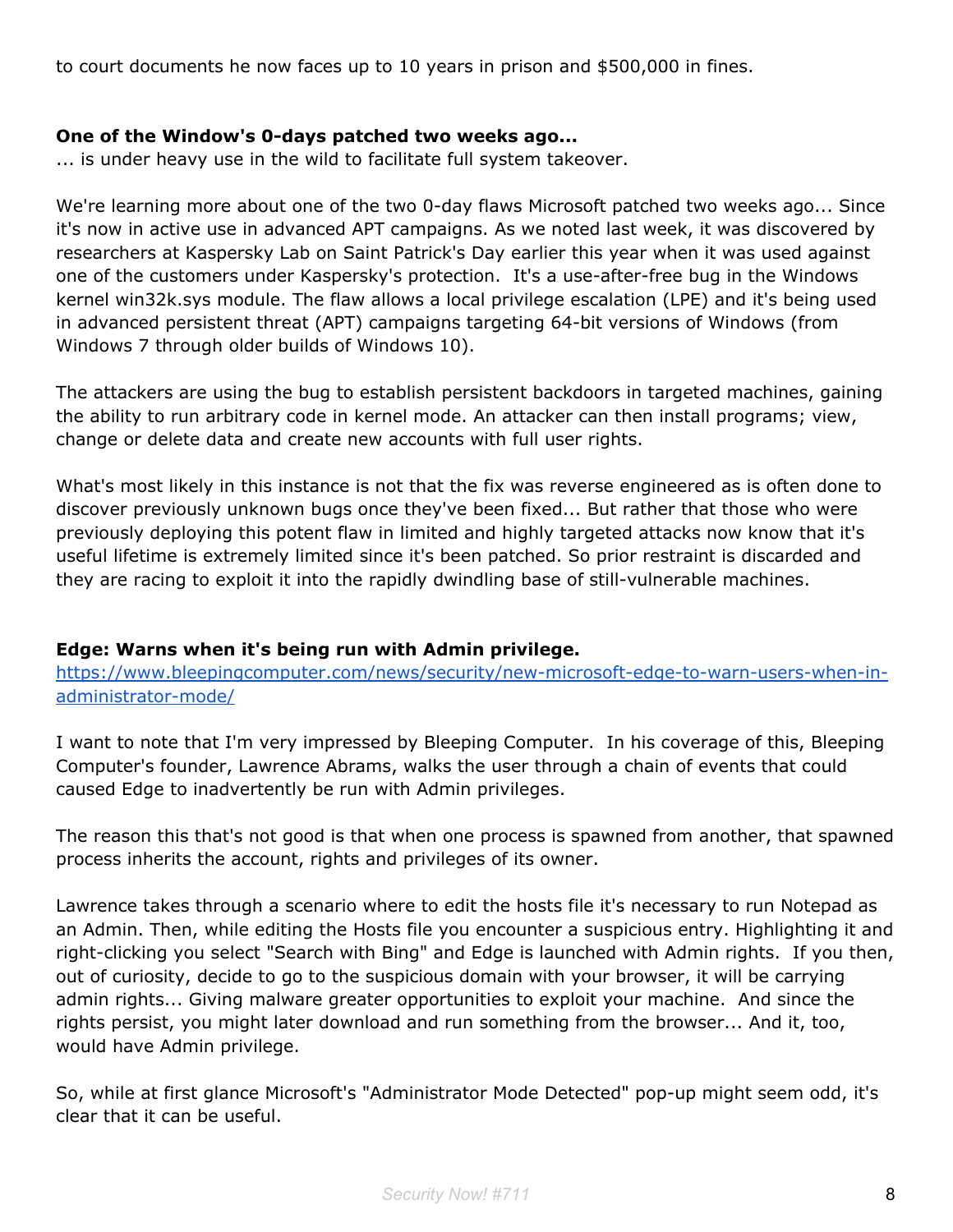

We've often noted that today our web browser IS the attack surface of our Internet-connected machines. So we really do need them to be protecting us at all times.

# **Edge: Microsoft Edge Application Guard.**

Microsoft's new Chromium-based Edge browser is also in the process of gaining the ability to run within Microsoft's powerful Windows Defender Application Guard sandbox. It can actually run now, but several warning messages which are useful to inform the user when something has been blocked are not yet present.

I've often lamented the need for a really really strong isolated super-strong sandbox for our browsing. This integration of Chromium and Edge with Win10's latest security features is really looking like the answer to that need.

## **Edge: The chameleon**

While we're on the topic of Edge, it's interesting to note that as the new Chromium Edge re-acquires some of the unique capabilities of its EdgeHTML-based predecessor, it will be dynamically changing its "User Agent" string to show different faces to different sites. For example, when visiting netflix, hbonow, hbogo, napster or sling Edge will display its "Edge" persona. But when visiting facebook, messenger or stan.com.au (an Australian media streamer) Edge will masquerade as "Chrome." First of all, this is not the way a standard-based Internet is supposed to work. This is a horrific kludge. So I hope this is some sort of transitional mess that will be going away eventually. It's like the way all web browsers used to always need to have "mozilla" in their user agent strings.

<https://webaim.org/blog/user-agent-string-history/>

# **The Win7 End-Of-Life notices have begun.**

My best buddy sent me a text saying... Whaaaaaat???

I haven't seen it yet.

After 10 years, support for Windows 7 is nearing the end. January 14, 2020 is the last day Microsoft will offer security updates and technical support for computers running Windows 7. We known can be difficult, that's why we're reaching out early to help you backup your files and prepare for what's next.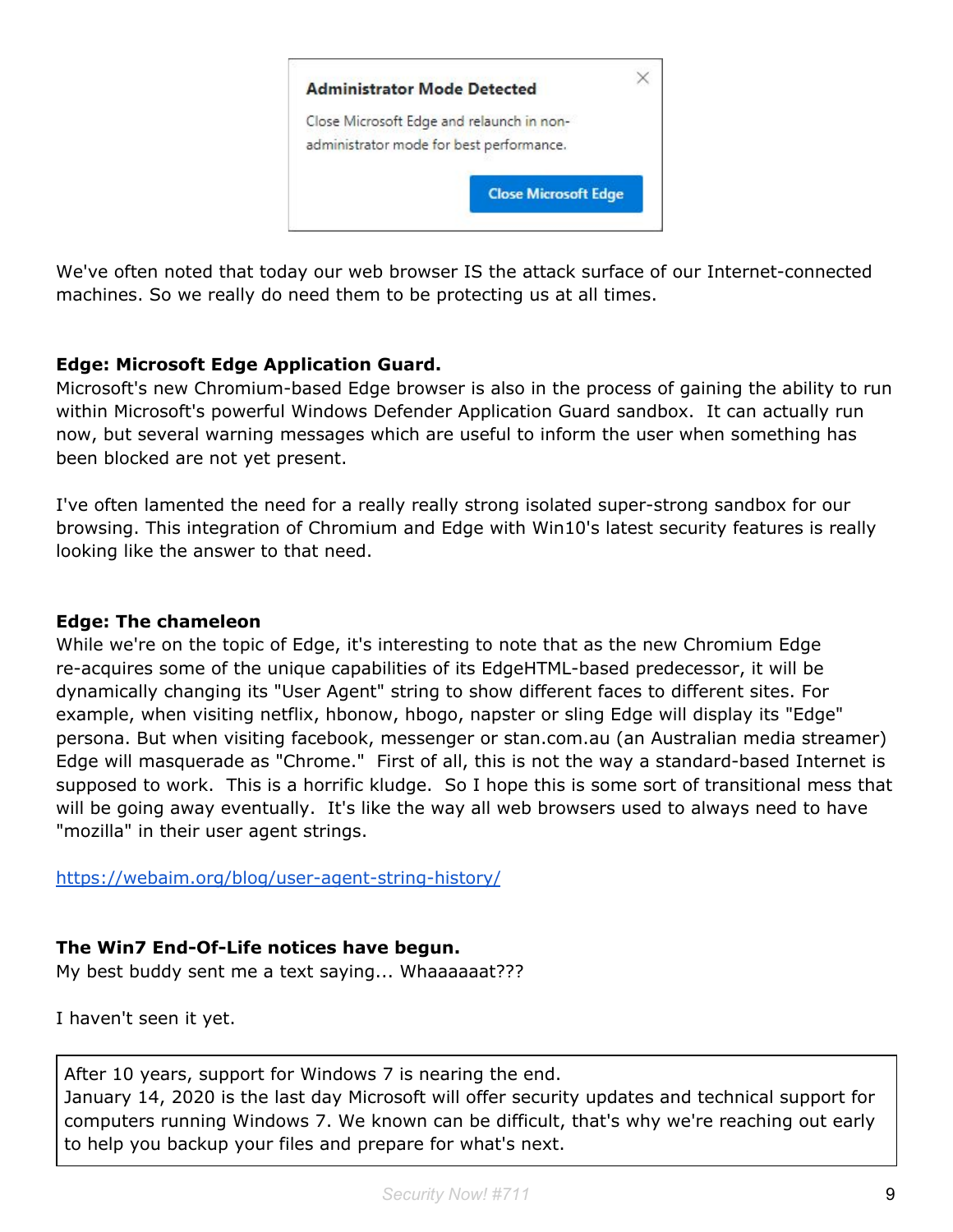# **And from the "I did say this was bound to happen" department..**

We just have the news that Mozilla's Firefox browser will be enabling "Hyperlink Auditing" (aka URL click tracking) by default in a forthcoming release of Firefox.

[https://www.bleepingcomputer.com/news/software/mozilla-firefox-to-enable-hyperlink-ping-trac](https://www.bleepingcomputer.com/news/software/mozilla-firefox-to-enable-hyperlink-ping-tracking-by-default/) [king-by-default/](https://www.bleepingcomputer.com/news/software/mozilla-firefox-to-enable-hyperlink-ping-tracking-by-default/)

Quoting from BleepingComputer's coverage of this news...

Mozilla feels it's a performance improvement

While some users feel this feature is a privacy risk, browsers developers feel that trackers are going to track, so you might as well offer a solution that provides better performance.

In a post by Apple, the WebKit developers explain that hyperlink auditing pings are a performance improvement because unlike other tracking methods, they do not block or delay the navigation to the requested site.

*<Apple> "Just turning off the Ping attribute or the Beacon API doesn't solve the privacy implications of link click analytics. Instead, it creates an incentive for websites to adopt tracking techniques that hurt the user experience. In effect, the choice between supporting Ping and not is not one of privacy, rather it is a choice between a good user experience and a bad one."*

After reading Apple's post, I (writes Lawrence Abrams) contacted Mozilla to see if they agreed with the views expressed in the WebKit article.

Mozilla told BleepingComputer via email that they agreed with Apple's views on hyperlink auditing. Furthermore, they stated that the only reason it is not currently enabled by default in Firefox is because their implementation is not ready.

*<Mozilla> "We agree that enabling the hyperlink ping attribute that is commonly used for hyperlink auditing isn't a question of privacy but a matter of improving the user experience by giving websites a better way to implement hyperlink auditing without the performance downsides of the other existing methods listed in the webkit.org blog post. In fact, we already support the sendBeacon API and the reason we don't yet en*able the hyperlink ping attribute is that our implementation of this feature isn't yet complete."

When we asked if they felt that users should at least be given the ability to disable the feature if they wish, Mozilla stated that they did not believe it would have any "meaningful improvement" to a user's privacy.

*<Mozilla>"We don't believe that offering an option to disable this feature alone will have any meaningful improvement in the user privacy, since website can (and often already do) detect the various supported mechanisms for hyperlink auditing in each browser and disabling the more user friendly mechanisms will cause them to fall back to the less user friendly ones, without actually disabling the hyperlink auditing functionality itself."*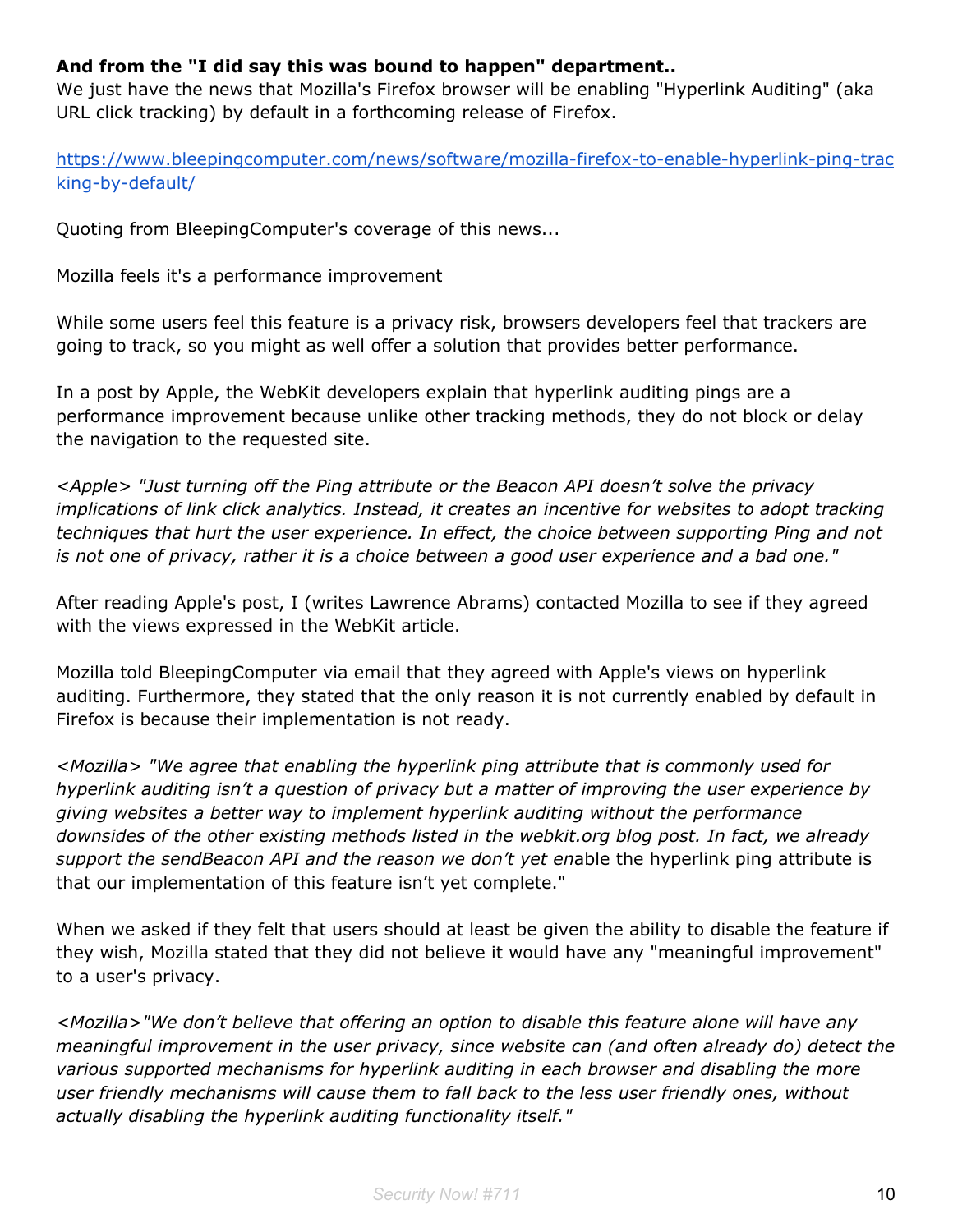Brave states it will continue to block this feature

After Mozilla's response, we also contacted Brave Software to ask if they had any plans to enable hyperlink auditing in their browser.

*<Brave>"Disabling hyperlink auditing is a crucial privacy feature, and Brave has always disabled this by default," Catherine Corre, Head of Communications at Brave Software, told BleepingComputer via email. "Brave users expect this protection from our browser."*

I know this is a fraught topic. After what some of our listeners felt was my own capitulation on this issue I received angry and annoyed feedback through several channels. But it is supremely difficult to not be tracked on the Internet.

# **Miscellany**

## [https://blog.grc.com](https://blog.grc.com/)

I had two blogs hosted at wordpress.com. I had a CNAME record in my DNS mapping "steve.grc.com" and "blog.grc.com" to wordpress.com. That worked years ago, but it's hostile to TLS since Wordpress doesn't have certificates for those domain names. So browser have been complaining. Wordpress is written in PHP, and I now have a mature PHP server facility setup at GRC. So I decided to setup my own Wordpress system there. Today, I'm glad that I did it for the experience. And I suppose that being me I would do it again. But simply setting up at Wordpress.com is SO MUCH EASIER.

Bolting the thing down is crucial. And after I'd done everything I knew to do I went looking around the Net for the advice of those with more Wordpress-specific experience (and some scars from arrows) than I had. I was pleased that no one had anything to say that I hadn't already arranged a superior solution for. For example, everyone mentions that a really strong password is important and some advice was to have a password lockout in place. Well, I, of course, have a 32-character total gibberish password. But my Wordpress login page cannot even be reached by anyone who is not at one of a very few known IP addresses. So I seemed to be pretty well protected. However, in my roaming I encountered a site that made me think of one of our podcast sponsors -- Wordpress:

"The Top 10 Security Mistakes That Self-Hosted WordPress Blogs Make" [https://antjanus.com/blog/tutorials/the-top-10-security-mistakes-that-self-hosted-wordpress-bl](https://antjanus.com/blog/tutorials/the-top-10-security-mistakes-that-self-hosted-wordpress-blogs-make/) [ogs-make/](https://antjanus.com/blog/tutorials/the-top-10-security-mistakes-that-self-hosted-wordpress-blogs-make/)

According to Forbes, one out of every 6 websites on the Internet is powered by WordPress (nearly 60 million in all), with 100,000 more popping up each day. Wordpress.com currently hosts over 56 million blogs. As of this writing, WordPress stats did not include the number of self-hosted blogs, but rest assured there are many of us! I've been using WordPress since Gold days and it only gets better with each release.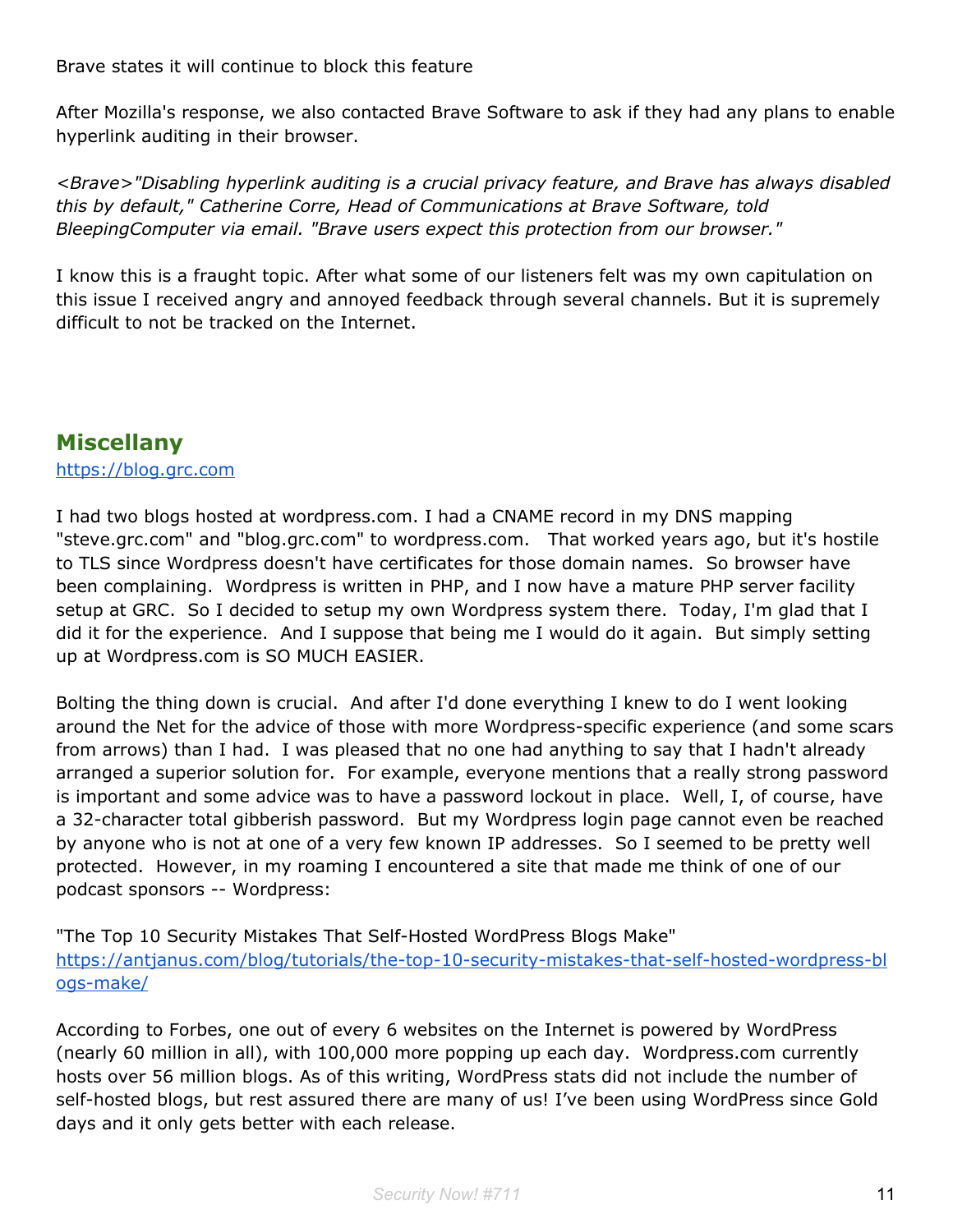In the past I have been the victim of two WordPress hacks. At the time of the first hack, I was on a managed VPS. All maintenance and administrative tasks (including software updates) was administered by the hosting provider. In my case, the software was rarely updated.

Running a self-hosted blog comes with myriad responsibilities. It is not like you can merely install it and be done with it. Your first priority should be to familiarize yourself with the platform, along with the pros and cons of self-hosting or hosting your blog at WordPress.com.

If you self-host you will need to be somewhat technically savvy – if not, hire someone who is. When you self-host you are responsible for technical maintenance (backend configuration; backups; blog security; logs; spam filtering; and updates).

Take the time to find a reputable and reliable hosting service – do your research first. You don't want to end up on a server that is easily compromised, is slow to update software, has bad tech support, or has too much down time.

The fact that hackers and cybercriminals favor targeting WordPress is for the same reason they favor exploiting Microsoft Windows – it's popular!

I have seen a lot of site admins downplay the importance of updating CMS software and hardening company blogs. This is especially prevalent with small businesses and startups that rely solely on a development teams to schedule site updates and releases.

I've also seen many home businesses slap together self-hosted blogs (because they noticed that cpanel had a Fantastico, Softaculous or an Installatron autoinstaller), and they think that all they have to do is populate their blog with posts, widgets and plugins. For the love of Matt Mullenweg, please check out wordpress.com…

# **Out with the old (cert), in with the new (EV cert)...**

We're going through some upheaval at the moment over the expiration, after three years, of my long standing Authenticode code-signing certificate. As this was approaching I noticed that DigiCert was offering "EV Code Signing" -- which I had never really paid attention to even though Microsoft introduced it seven years ago in 2012. It turns out that to perform EV code signing a developer **must** have a physical encryption dongle, and the secret key **must** be buried deep inside it. This, of course, prevents it from being exfiltrated electronically over a network. So, of course, that's what I got from DigiCert, and I'm really tickled to be able to "EV sign" my work with it for the next three years.

However, the trouble with ANY =new= certificate, is that it will initially have not accumulated any reputation. Literally… I mean reputation. The certificate that I had for three years, had become well known to all A/V systems. They had seen everything signed with it and they all knew that, until they learned otherwise, any code signed with that certificate, even any previously unknown code, was okay… all other signals notwithstanding.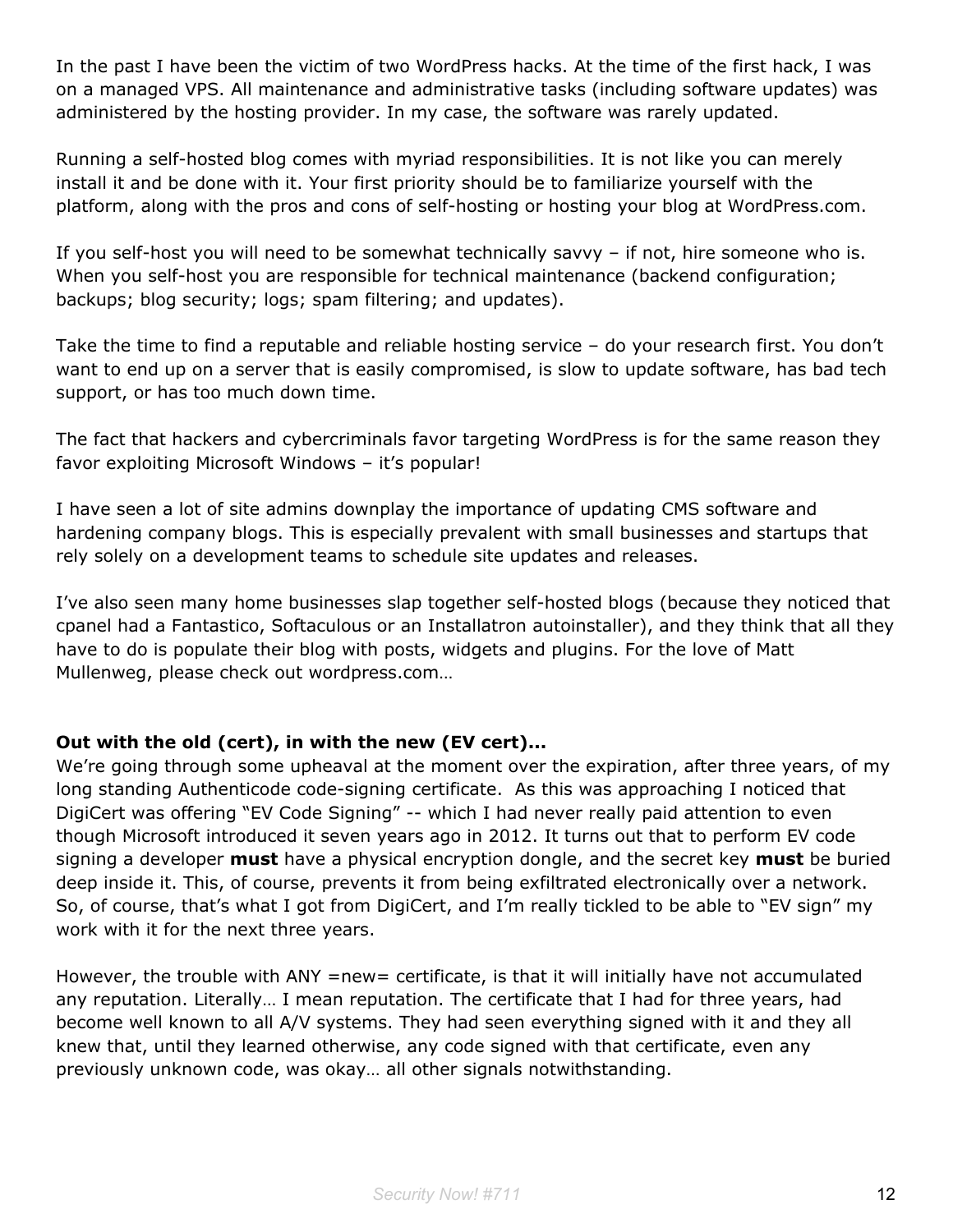Three years ago, back in 2016, THAT certificate was new, and while I was testing the pre-release of Never10, all sorts of A/V warning were going off. All of these A/V systems are now massively heuristic and if they see anything that remotely looks suspicious they flag it. The last thing they want to be accused of, is missing something. After a week or so of beta testing Never10 before its release, things quieted down and all was well… because the new certificate was beginning to acquire the spotless reputation that it would continue to enjoy for the intervening three years.

But I have a new certificate, and even though it's "EV", it hasn't had a chance to earn a reputation. After all, anyone can obtain a certificate, even an EV certificate. It's what they **do** with it that counts. When I saw what was happening, I immediately re-signed GRC's most popular existing freeware with the new EV cert. DNSBench, InSpectre, Never10 and LeakTest are now signed with the new EV cert. (I didn't resign "SecurAble" which is currently our second most downloaded utility after DNSBench because it contains a secondary device driver and rebuilding it is rather involved… though now I'm thinking that I might co-sign it.) In aggregate, about 3500 copies of those four programs are downloaded every day. So that new certificate will start to be seen and should start to obtain a reputation.

What I'm curious about, now, is whether obtaining the new EV cert in advance and co-signing my code with both the old **and** the new certificate, might have allowed me to avoid and straddle this annoying gap-of-trust I'm now suffering through? Perhaps that's a means of establishing trust in an unknown certificate by having the old cert vouch for the new cert? I'll definitely give that a try three years from now!

And the cool thing is that once this new EV cert's reputation has been earned, there's every reason to believe that the fact that it's EV, and can only be signed with a hardware dongle, will give its reputation even more strength.

For additional information:

[http://blog.richpollock.com/2014/06/code-signing-windows-executables-using-authenticode-2-e](http://blog.richpollock.com/2014/06/code-signing-windows-executables-using-authenticode-2-extended-validation-certificates/) [xtended-validation-certificates/](http://blog.richpollock.com/2014/06/code-signing-windows-executables-using-authenticode-2-extended-validation-certificates/)

# **On the tube**

- StarTrek: Discovery all available on CBS All Access.
- So is the Twilight Zone reboot.
- Game of Thrones / it's all about relationships.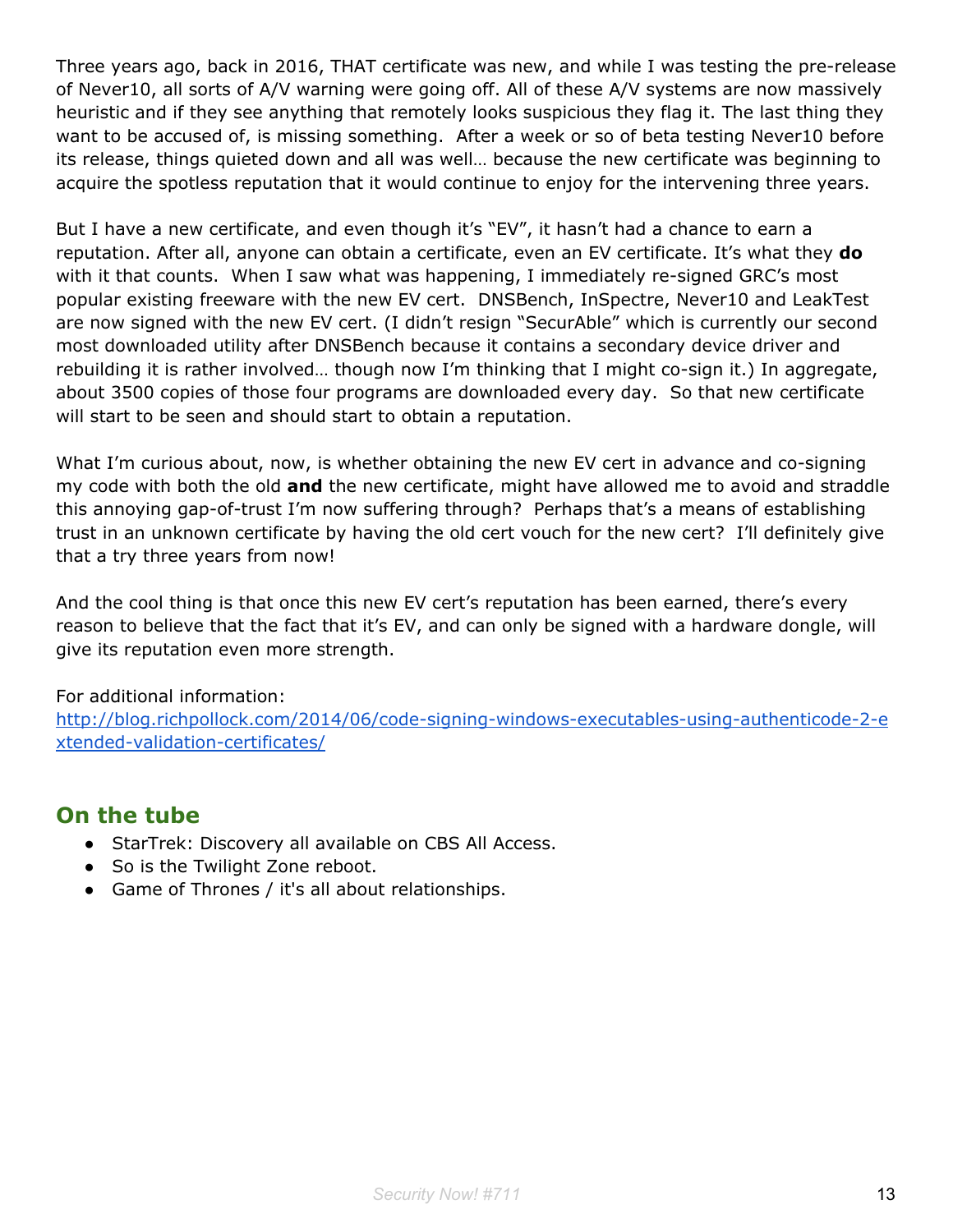# **SpinRite**

And speaking of my newly relaunched blog… On April 19th, 2019 at 5:13 pm, MADMAN in MN posted:

Dear Steve,

As what might be called an "historic" user of SpinRite, I have two questions for you:

1. Do you still make available a "retail version" of the product? Or is SpinRite a "download only" at this point?

2. Searching high and low for my several versions of SpinRite, I've yet to find the original book/software/serial numbers so… If I could provide you (privately) my name, addresses lived-at when purchased (and registered), for the version(s) I own, would you have existing records to verify my status as an owner?

Any response will be appreciated. As were a number of your utilities ('Leak Test,' 'DCOMbobulator,' "Never 10') but above them all I'd hardly be able to tell you how MANY times SpinRite saved flaky, error-ridden, discs  $-$  be they floppies or HDDs!

I replied to Madman in MN...

My next post here ([https://blog.grc.com\)](https://blog.grc.com/) will be about my roadmap for SpinRite, since people who don't listen to the Security Now! podcast will not have heard about my plans. And having them documented would be useful in any event.

1. We (thank god) no longer have any physical shipment of SpinRite. Only the download. That makes the lives of my little three-employee company so much more sane.

2. We still maintain a database of every copy of SpinRite ever purchased going back 30+ years now. We have pre- and post- online databases, and the pre-online db is written in FoxPro (a dBase II clone). If you will write to Sue at our sales eMail which is always sales{current year}@grc.com she'll be glad to look you up and verify your status.

Since SpinRite v6 has been in use for the past 15 years, we are giving serious consideration to terminating upgrades from earlier versions once v6.1 is formally released under the thinking that since v6.1 is going to be so much faster and more capable than v6.0, and we're going to be giving it away to all v6.0 owners going back 15 years… that should be a sufficient commitment to our previous customers. And that anyone who's still interested in SpinRite at all will have upgraded to v6 sometime in the past 15 years… so they'll be covered.

And thank you VERY MUCH for your interest and support! ALL of those other things you mentioned that I have done, and have been able to give away, is because of people purchasing SpinRite.

/Steve.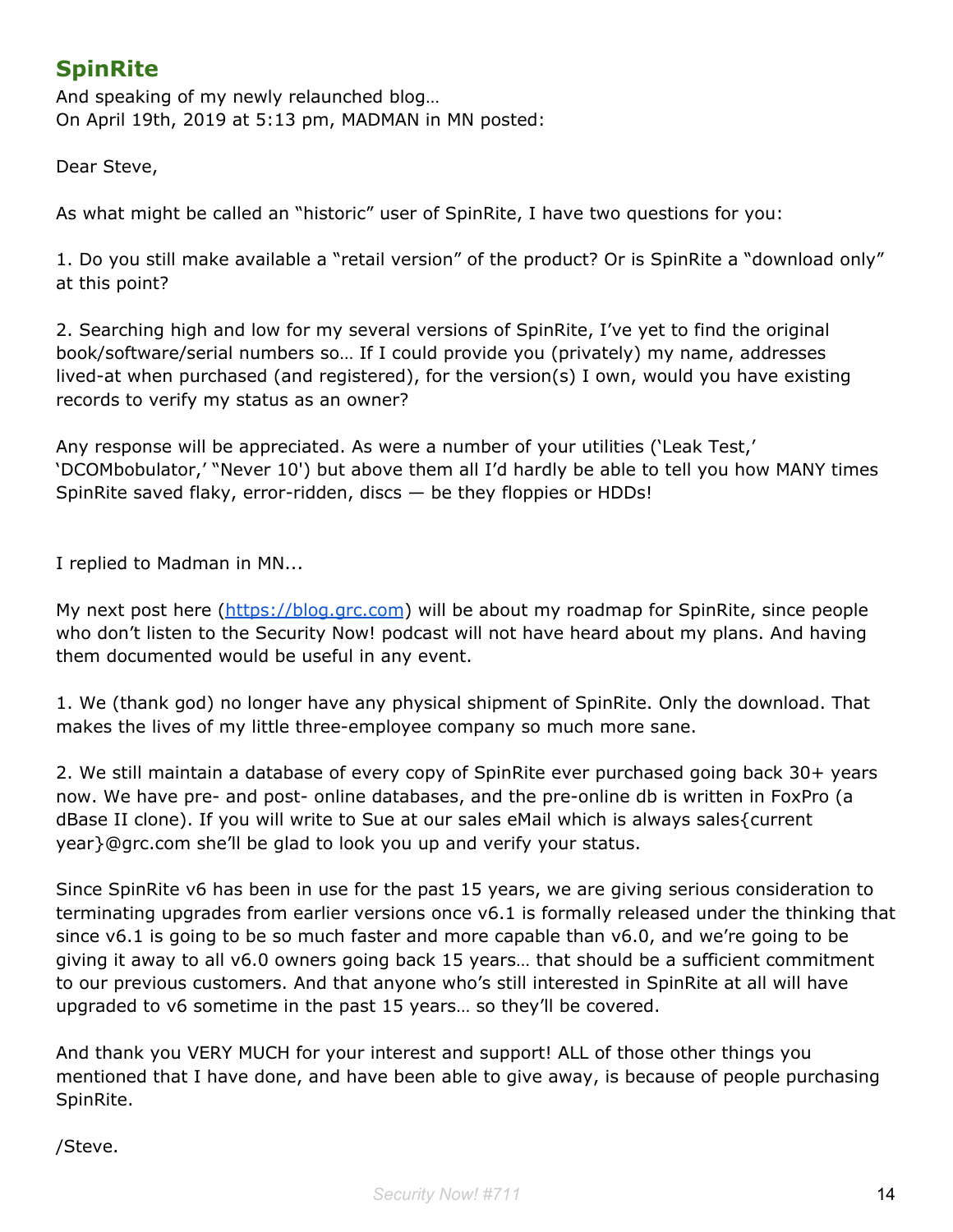# Hijacking DNS

# Cisco Talos: **DNS Hijacking Abuses Trust In Core Internet Service**

<https://blog.talosintelligence.com/2019/04/seaturtle.html>

## PREFACE

This blog post discusses the technical details of a state-sponsored attack manipulating DNS systems. While this incident is limited to targeting primarily national security organizations in the Middle East and North Africa, and we do not want to overstate the consequences of this specific campaign, we are concerned that the success of this operation will lead to actors more broadly attacking the global DNS system. DNS is a foundational technology supporting the Internet. Manipulating that system has the potential to undermine the trust users have on the internet. That trust and the stability of the DNS system as a whole drives the global economy. Responsible nations should avoid targeting this system, work together to establish an accepted global norm that this system and the organizations that control it are off-limits, and cooperate in pursuing those actors who act irresponsibly by targeting this system.

### EXECUTIVE SUMMARY

Cisco Talos has discovered a new cyber threat campaign that we are calling "Sea Turtle," which is targeting public and private entities, including national security organizations, located primarily in the Middle East and North Africa. The ongoing operation likely began as early as January 2017 and has continued through the first quarter of 2019. Our investigation revealed that at least 40 different organizations across 13 different countries were compromised during this campaign. We assess with high confidence that this activity is being carried out by an advanced, state-sponsored actor that seeks to obtain persistent access to sensitive networks and systems.

The actors behind this campaign have focused on using DNS hijacking as a mechanism for achieving their ultimate objectives. DNS hijacking occurs when the actor can illicitly modify DNS name records to point users to actor-controlled servers. The Department of Homeland Security (DHS) issued an alert about this activity on Jan. 24 2019, warning that an attacker could redirect user traffic and obtain valid encryption certificates for an organization's domain names.

In the Sea Turtle campaign, Talos was able to identify two distinct groups of victims. The first group, we identify as primary victims, includes national security organizations, ministries of foreign affairs, and prominent energy organizations. The threat actor targeted third-party entities that provide services to these primary entities to obtain access. Targets that fall into the secondary victim category include numerous DNS registrars, telecommunication companies, and internet service providers. One of the most notable aspects of this campaign was how they were able to perform DNS hijacking of their primary victims by first targeting these third-party entities.

We assess with high confidence that these operations are distinctly different and independent from the operations performed by DNSpionage, which we reported on in November 2018. The Sea Turtle campaign almost certainly poses a more severe threat than DNSpionage given the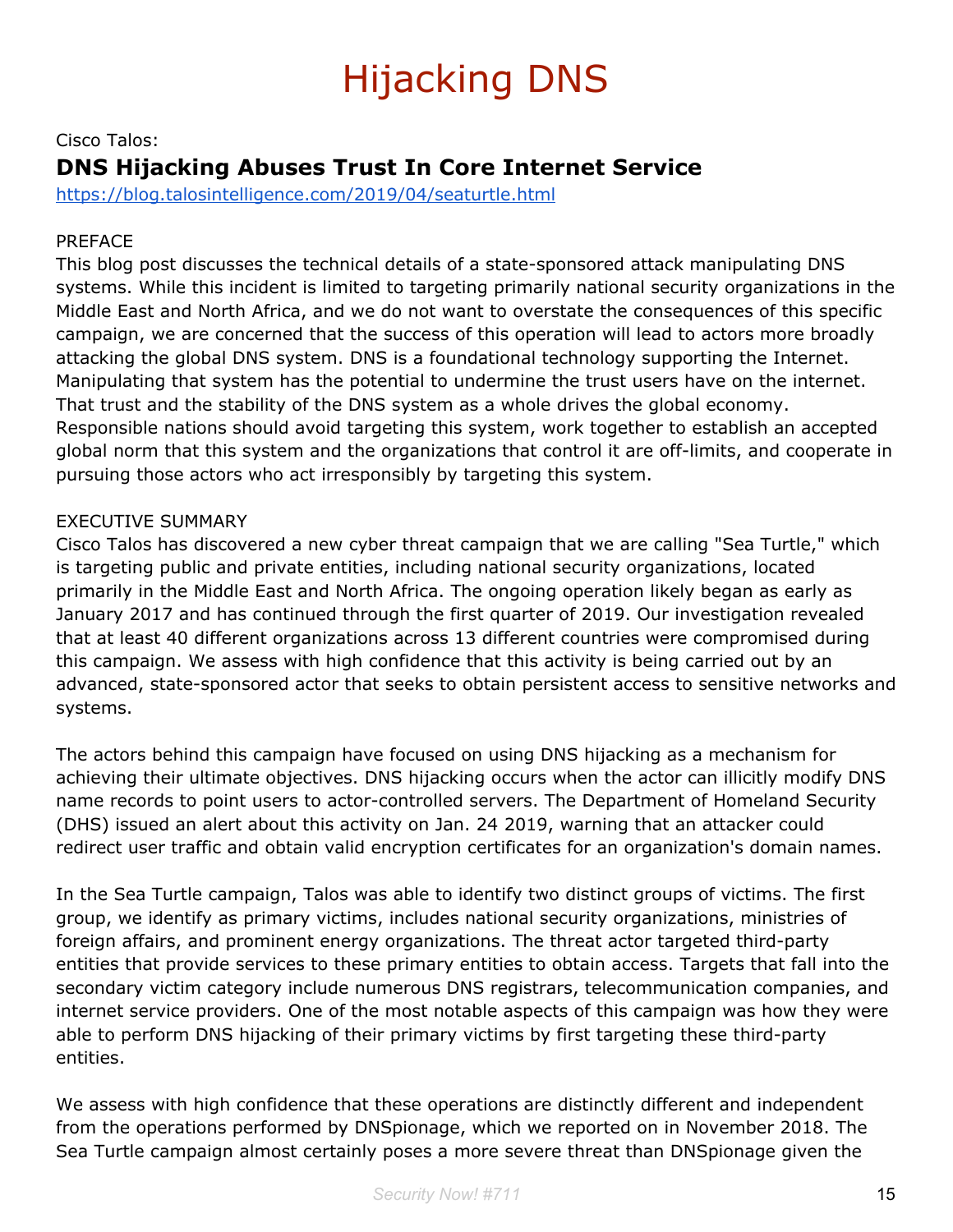actor's methodology in targeting various DNS registrars and registries. The level of access we presume necessary to engage in DNS hijacking successfully indicates an ongoing, high degree of threat to organizations in the targeted regions. Due to the effectiveness of this approach, we encourage all organizations, globally, to ensure they have taken steps to minimize the possibility of malicious actors duplicating this attack methodology.

The threat actors behind the Sea Turtle campaign show clear signs of being highly capable and brazen in their endeavors. The actors are responsible for the first publicly confirmed case against an organizations that manages a root server zone, highlighting the attacker's sophistication. Notably, the threat actors have continued their attacks despite public reports documenting various aspects of their activity, suggesting they are unusually brazen and may be difficult to deter going forward. In most cases, threat actors typically stop or slow down their activities once their campaigns are publicly revealed.

This post provides the technical findings you would typically see in a Talos blog. We will also offer some commentary on the threat actor's tradecraft, including possible explanations about the actor's attack methodology and thought process. Finally, we will share the IOCs that we have observed thus far, although we are confident there are more that we have not seen.

---

Assessed Sea Turtle DNS hijacking methodology

It is important to remember that the DNS hijacking is merely a means for the attackers to achieve their primary objective. Based on observed behaviors, we believe the actor ultimately intended to steal credentials to gain access to networks and systems of interest. To achieve their goals, the actors behind Sea Turtle:

- Established a means to control the DNS records of the target.
- Modified DNS records to point legitimate users of the target to actor-controlled servers.
- Captured legitimate user credentials when users interacted with these actor-controlled servers.

#### ---

### INITIAL ACCESS

The threat actors behind the Sea Turtle campaign gained initial access either by exploiting known vulnerabilities or by sending spear-phishing emails. Talos believes that the threat actors have exploited multiple known CVEs to either gain initial access or to move laterally within an affected organization. Based on our research, we know the actor utilizes the following known exploits:

- CVE-2009-1151: PHP code injection vulnerability affecting phpMyAdmin
- CVE-2014-6271: RCE affecting GNU bash system, specifically SMTP (Shellshock CVEs)
- CVE-2017-3881: RCE by unauthenticated user with elevated privileges Cisco switches
- CVE-2017-6736: Remote Code Exploit (RCE) for Cisco integrated Service Router 2811
- CVE-2017-12617: RCE affecting Apache web servers running Tomcat
- CVE-2018-0296: Directory traversal allowing unauthorized access to Cisco Adaptive Security Appliances (ASAs) and firewalls
- CVE-2018-7600: RCE for Website built with Drupal, aka "Drupalgeddon"